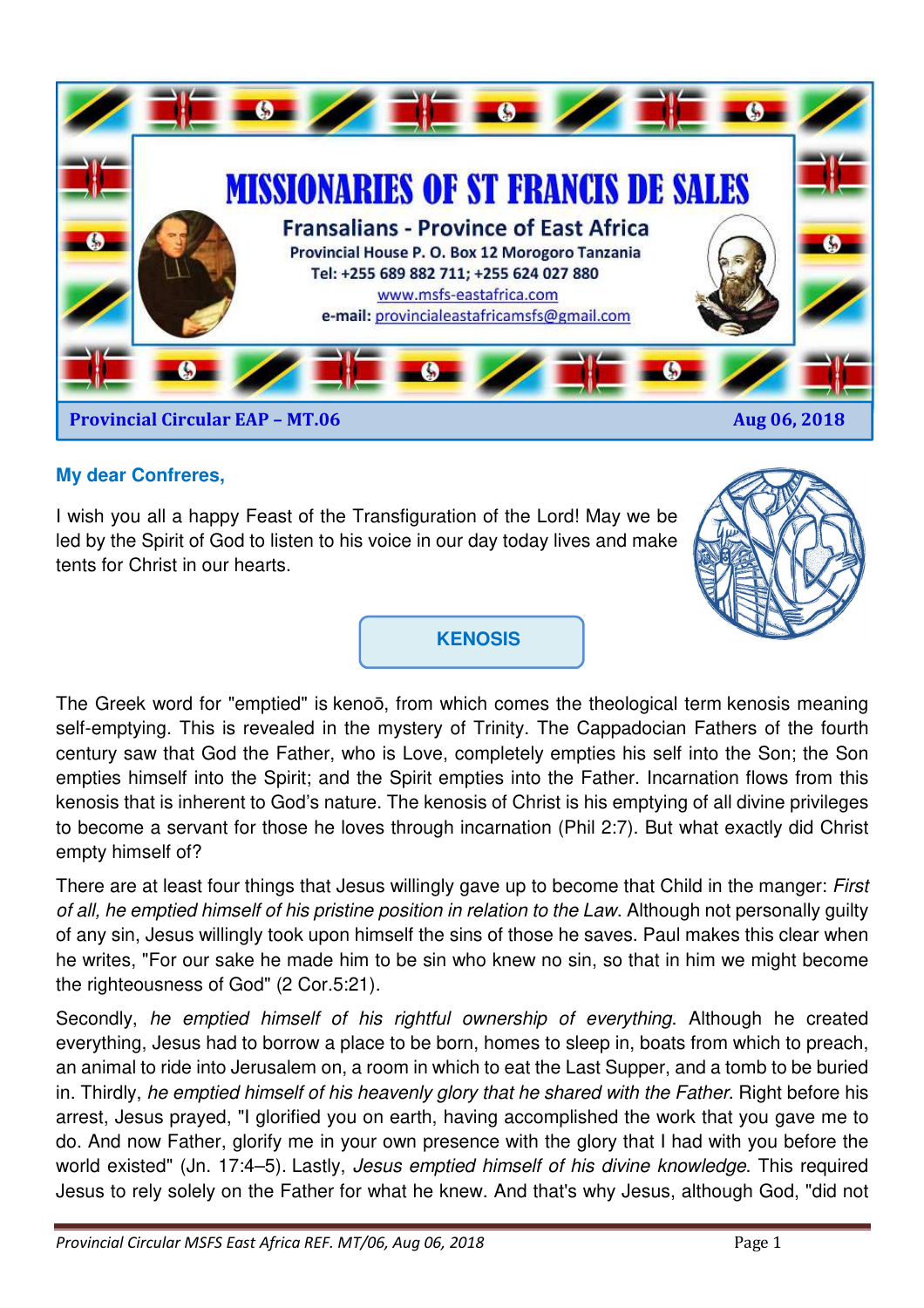know" when his second coming would occur (Mat. 24:36). He had voluntarily given up that knowledge to live his life on earth as a man.

With the kenosis, Jesus set an example of how we all should live – in complete dependence upon God for everything, including the knowledge and wisdom that we need. The lesson for us from this kenosis is that we should imitate our Master. Whatever supposed privileges we possess should be set aside in our service to others. Jesus did not cling to his heavenly throne; so why should we cling to earthly treasures? We must be willing to empty ourselves, just as Jesus did.

As the entire Congregation prepares itself for the 20<sup>th</sup> General Chapter with the theme "MSFS: Wake up to the Basics" focusing on Community life, Mission, MSFSness and Spirituality of St. Francis de Sales, we are reminded to imitate our Master, who emptied himself for our redemption. Our community life will become a reality only, when we are ready to empty ourselves for the sake of others; our mission can become successful only, when we understand that our mission is the mission of Christ, who emptied himself to become one of us. A life of Kenosis is required to practice Salesian spirituality in our personal life; and to remain loyal to our Congregation; and to live MSFSness in our day to day lives. We can reach out to our basics only through a life of Kenosis.

## **PRIESTLY ORDINATIONS**



**Fr. Nabende Simon Peter** was born on 10<sup>th</sup> June, 1983 in Masira Sub County Mbale District - Uganda. He is the son of Mr. Paskali Fungo and Miss Nakayenze Beatrice. He joined the Congregation of the Missionaries of St. Francis de Sales in 2008. He did his Aspirancy and Pre novitiate in Ndagani - Kenya. He entered Novitiate in 2009 and made his first profession on 10<sup>th</sup> July, 2010 in Kibaha - Tanzania. His Philosophical studies were in Lumen Christi Institute in Arusha - Tanzania between 2010 and 2013 and Regency in SFS Primary School

Katani – Kenya. He had his theological studies in Jordan university College Morogoro - Tanzania between 2014 and 2018. He made his Final Commitment on 4<sup>th</sup> March, 2017 and was ordained a deacon on 28<sup>th</sup> October, 2017. He was ordained to Priest on  $7<sup>th</sup>$  July, 2018 by His Grace Emmanuel Obbo, the Archbishop of Tororo, Uganda.

**Fr. Patrick Titus Musyimi MSFS** was born on 29<sup>th</sup> August, 1975 in Makueni County, Kenya. He is the first born of late Mr. Jackson Mwania Nzioki and Mrs Scholastica Grace Kamene. He completed his primary education at Kitikyumu Pre/Primary School from 1980-1991 and his secondary school studies at Pope Paul VI Junior Seminary between 2004 and 2007. He joined the Missionaries of St. Francis de Sales in 2008, and had his Aspirancy and Prenoviciate in Fransalian Seminary, Ndagani. He made his First Profession on 10<sup>th</sup> July, 2010. His Philosophical studies were at Lumen Christi Institute, Arusha (2010 – 2013). He did his Regency at Ipuli Children's Home, Tabora,



Tanzania, and had his Theological studies at Jordan University College, Morogoro, Tanzania (2014 – 2018). On 4th April, 2017, he made his Perpetual Profession at Fransalian Study House, Morogoro. On October 28th, 2017, he was ordained a deacon at Jordan University Chapel by His Lordship Rt. Rev. Anthony Banzi, Bishop of the Catholic Diocese of Tanga. He was ordained a Priest on 26th July, 2018, by His Grace Rt. Rev. Anthony Muheria, the Archbishop of Nyeri.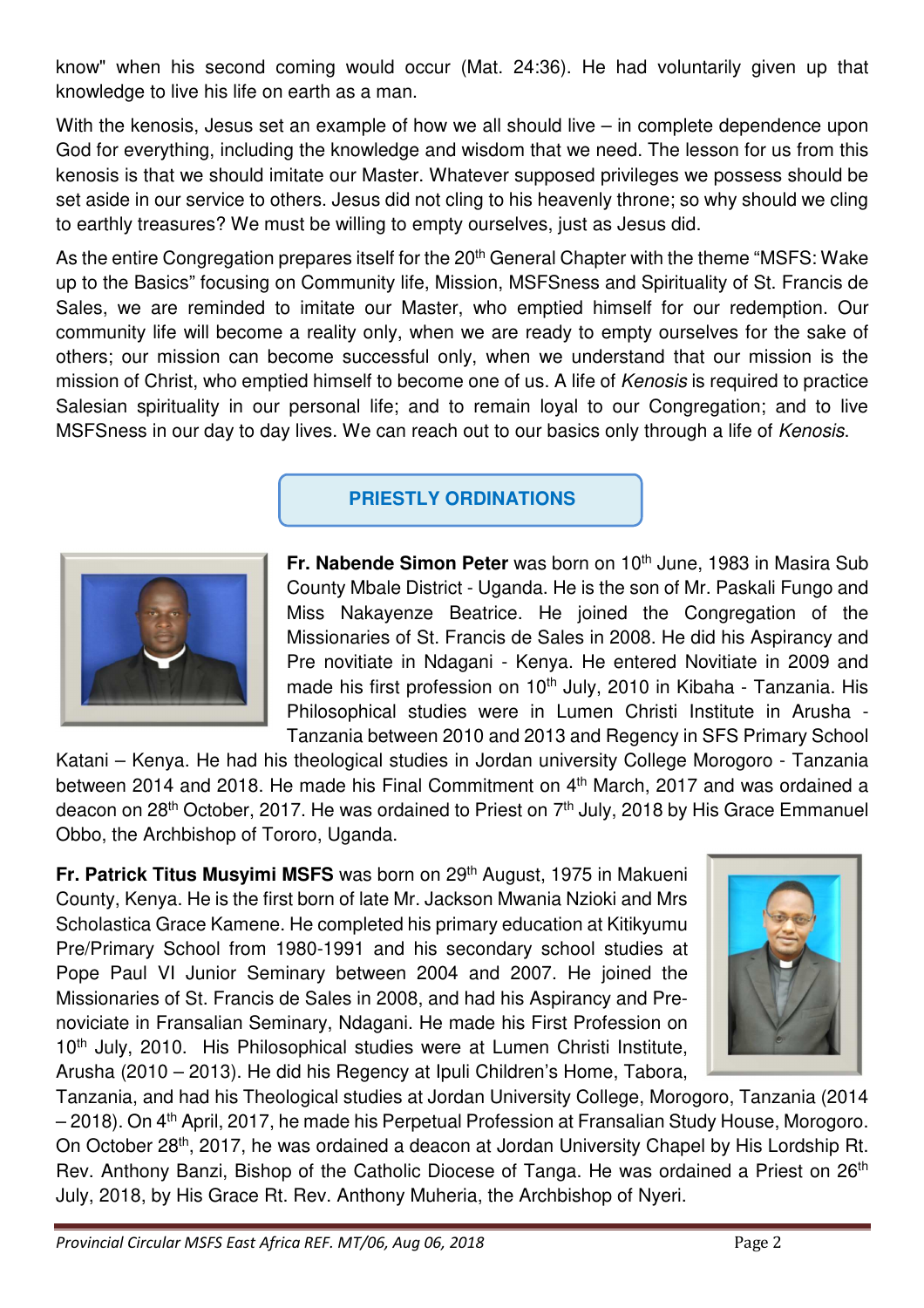

**Fr. Francis Kyule** is the son of Mr Christopher Muasya and Mrs. Jacqueline Muthini. He attended Mutendeu Primary school from 1993-2003, after which he joined Pope Paul VI Junior Seminary Machakos from 2004-2007 for his Secondary education. He joined the Fransalians in 2008 and began his formation at Fransalian Seminary Ndagani. He made his first profession on 10th July, 2010. He completed his Philosophy course at Lumen Christi Institute from 2010 to 2014. Upon completion of his philosophical studies, he was

appointed at Fransalian Seminary Ndagani for his regency. He did his Theological studies at Jordan University College, Morogoro from 2015 to 2018. On 4<sup>th</sup> March 2017, he made his perpetual profession at Fransalian Study House Kola. He received Diaconate of 28th October 2017 at Jordan University College Morogoro and was ordained a Priest on 26<sup>th</sup> July, 2018, by His Grace Rt. Rev. Anthony Muheria, the Archbishop of Nyeri.

**Dn. Martin John Pendanath** was born on August 29, 1990 of Mr. and Mrs. P.V. John in Kanhangad, Kerala, India. He did his early schooling was at GHSS Maloth Kasaba from 1996-2006 and had his secondary education at GVHSS Thamarassery from 2007-2009. He joined the Missionaries of St. Francis de Sales and began his Seminary formation at Vinaya Bhavan, Thamarassery from 2006 to 2009. He made the first profession on June 11, 2010. He studied philosophy in Suvidya College Bangalore between 2010 and 2013. During this time he also completed BEc from St. Francis de Sales College Bangalore. He did his Regency at MSFS Provincial House, Morogoro. His theological Studies were at Jordan University College,



Morogoro from 2014 to 2018. He made his perpetual profession on March 4, 2017. He was ordained a deacon on October 28, 2017 at Jordan University College by his Lordship Anthony Banzi, the Bishop of Tanga. He will be ordained a priest on 20<sup>th</sup> September, 2018 at Paduppa, Kerala, India.

### **FIRST PROFESSION**



Twentyfirst of July, 2018 will go into the annals of the history of Fransalians in Africa, as on that day, 18 Novices (Southern Africa 2, Tchad-Cameroon 6 and East Africa 11) made their First Commitment to the Lord at St. Francis de Sales Church, Mkuza, Kibaha, Tanzania. His Excellency Archbishop Marek Solczyniski, the Apostolic Nuncio to Tanzania presided over the Eucharistic celebration and Fr. Mathew Thazahthukunnel MSFS, Provincial of East Africa received the vows. The

Apostolic Nuncio in his homily exhorted the newly professed to remain faithful to the commitment they made and serve the Church, which is universal and missionary. A large number of priests, religious and lay people participated in the celebration.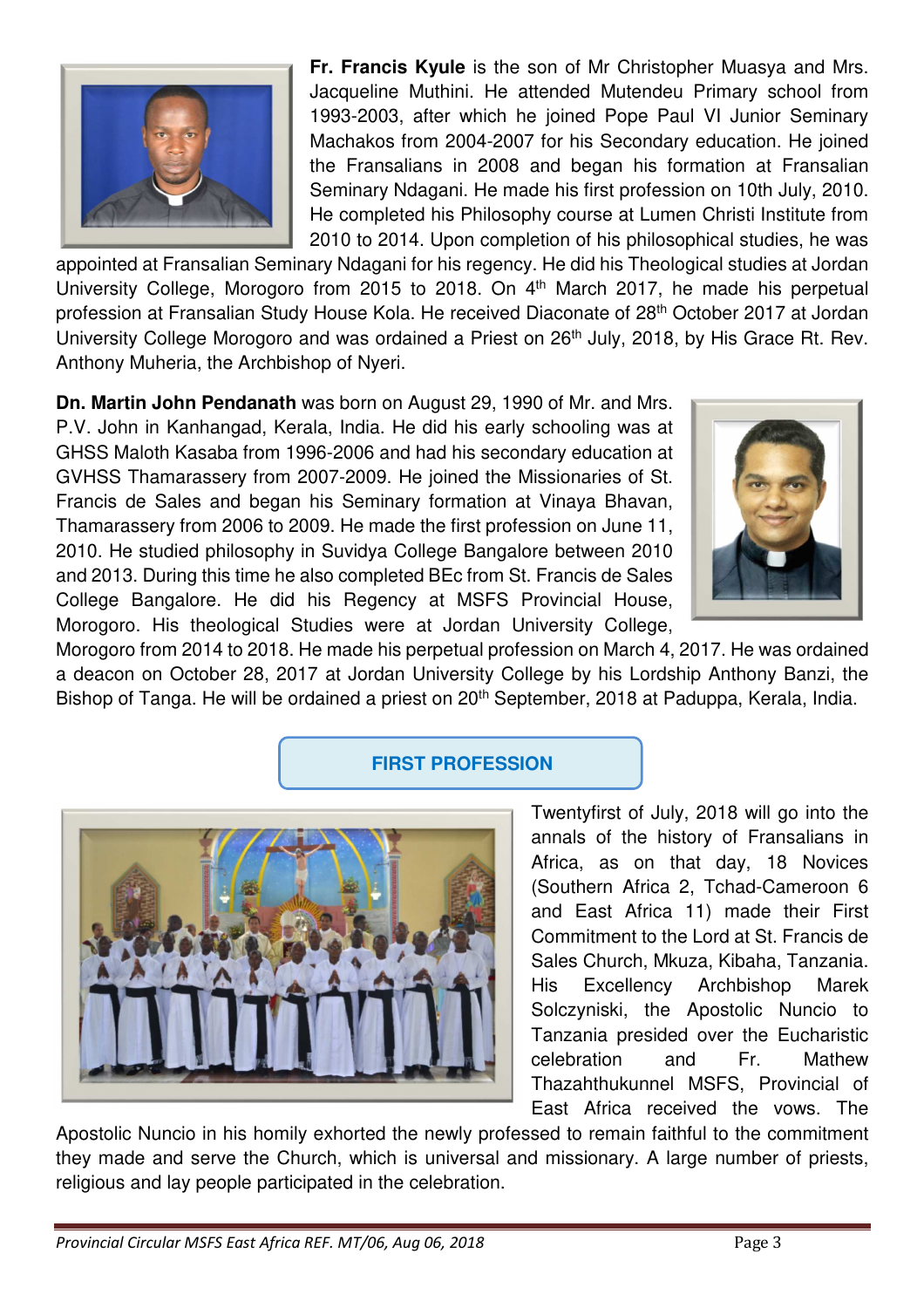I take this opportunity to thank and appreciate Fr. A. Sebastian, the Novice Master, Fr. Santhosh Prakashbhavan, Fr. Gerald Mabiriizi and Fr. Johnson Kallidukil, who accompanied our novices during their Novitiate and helped them to discern and grow in their vocation to religious life. Hearty Congratulations to all our newly professed novices. The Congregation whole heartily welcomes you to the Fransalian Family.

# **NEW NOVICES**

On 20th July, 2018, eleven Novices (Tchad-Cameroon: 5 and East Africa: 6) were initiated to the Novitiate by Fr. Mathew Thazhathukunnel MSFS, Provincial of East Africa. Fr. Provincial exhorted the Novices to deepen their prayer life and discern their vocation to religious life in the Congregation of Missionareis of St. Francis de Sales during this one year of Canonical Novitiate.



## **ASPIRANTS**



On 20th July, 2018, fourteen Aspirants (Mozambique: 1 and East Africa: 13) joined Fransalian Seminary, at Ndagani, Kenya. I sincerely thank and appreciate our Vocation Promotors Fr. Japhet Kirimi, Fr. Stephen Mutisya, Fr. Thomas Njue and Fr. Joseph Kayanja for their efforts to recruit new candidates to our Congregation.

## **FORUM MEETINGS**

**Education Forum:** A meeting of the Education Forum was held on 12th June, 2018 at Lumen Christi Institute. The Forum evaluated the ministry of education in the Province. It was suggested to have a common educational policy throughout the Province, to establish a committee, which would visit schools every year and make an evaluation of academic performance and the functioning of every school and to make a common Child Protection Policy for schools in the Province. The members appreciated the schools for continuing to support the poor and needy children.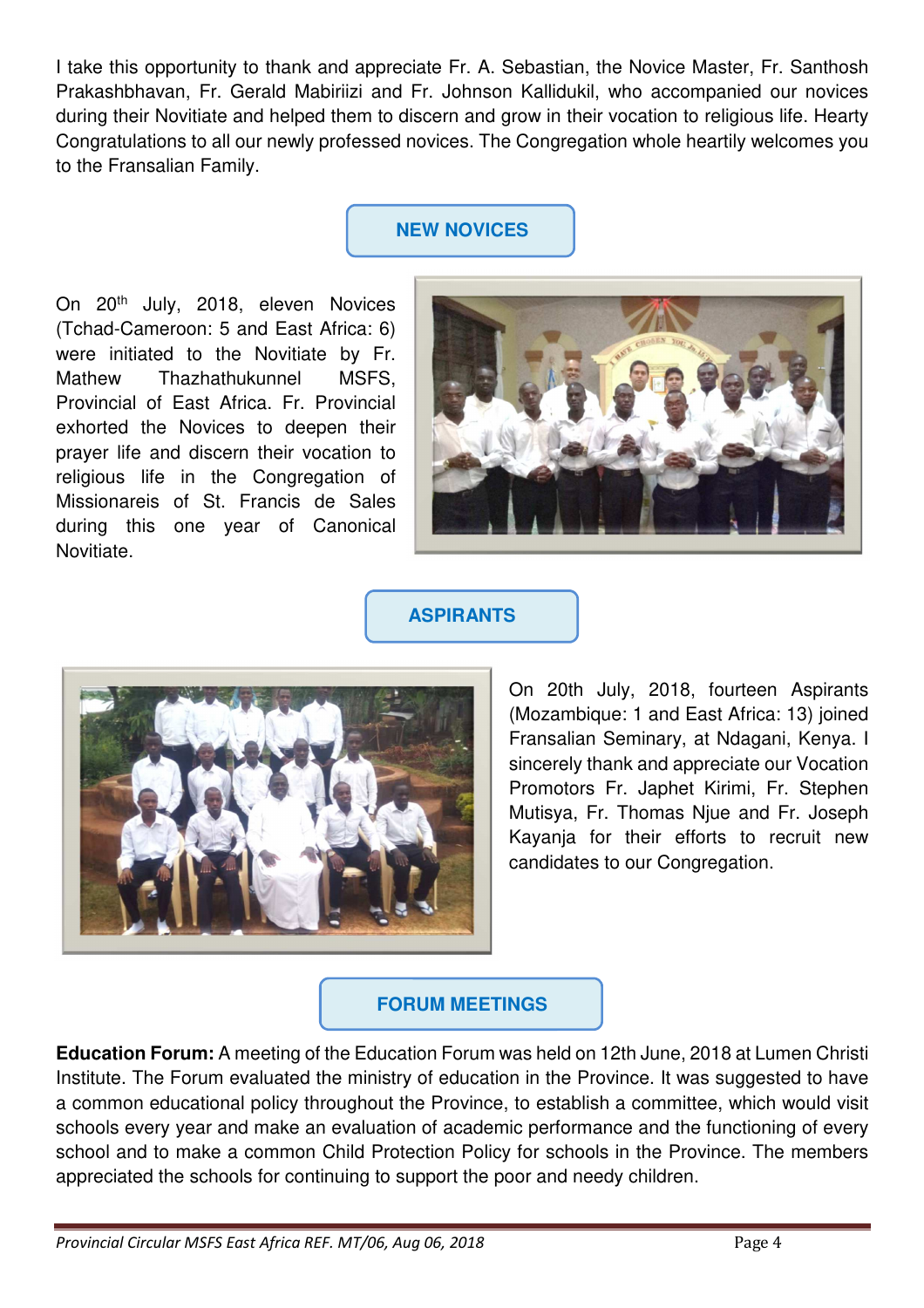**Stewardship Forum**: A meeting of the Stewardship Forum was held on 15th June, 2018 at Lumen Christi Institute. Fr. Augustine Mangatt, our General Bursar addressed the meeting and emphasized the importance of implementing Financial Accountability System of Transparency (FAST) in the Province in order to ensure accountability and transparency. The Forum suggested making a Land Commission and Stewardship Commission in the Province. It was also suggested that all the communities should use Quick Book programme for accounting.

**Social and Innovative Ministry Forum** held its annual meeting on 30<sup>th</sup> July, 2018 at Lumen Christi Institute. The Forum evaluated the social and innovative ministries of the Province. It was suggested to strengthen and improve the existing various social and innovative ministries in the Province.

**ON-GOING FORMATION PROGRAMMES**

The Province of East Africa conducted three On-going Programmes for the confreres in 2018. The first programme dealt with "Enneagram, Inner child and NLP." The theme of the second programme was "Journey to Wholeness and Holiness". Both programmes were animated by Sr. Celine Jose UMI. The third programme was on "Skills in Pastoral Counselling" and it was facilitated by Fr. Binu Eduthumparampil MSFS. All the confreres in East Africa participated in one or other of the programmes. I sincerely thank every confrere for the active participation despite the busy schedule in their places of ministry. I am sure that these programmes would help us to grow personally, in the community and as a Province. I sincerely thank Sr. Celine and Fr. Binu for facilitating these seminars for our confreres in East Africa. May God bless you.

**MSAF MEETING**

The Mission Superiors of Africa Forum met from 18<sup>th</sup> to 21<sup>st</sup> June, 2018 in Maputo, Mozambique. The Mission Superior from Zambia, Delegation Superiors from Tchad-Cameroon, Mozambique, Regional Superior from Southern Africa and the Provincial of East Africa participated in the meeting. The Forum discussed various matters pertaining to the Mission of Fransalians in Africa. There was a suggestion to form and train Parish Mission Preaching Teams in every unit of MSAF. The meeting also suggested to intensify Vocation Promotion in every unit and to come to the help of units which do not have sufficient vocations.

# **GRATITUDE**

I sincerely thank Fr. A. Sebastian who was the Director of Novices for the last seven years. We appreciate Fr. Sebastian for forming our young confreres with gentleness and humanness. He was a loving father and brother for the novices and accompanied the novices with total dedication. May God continue to bless him abundantly.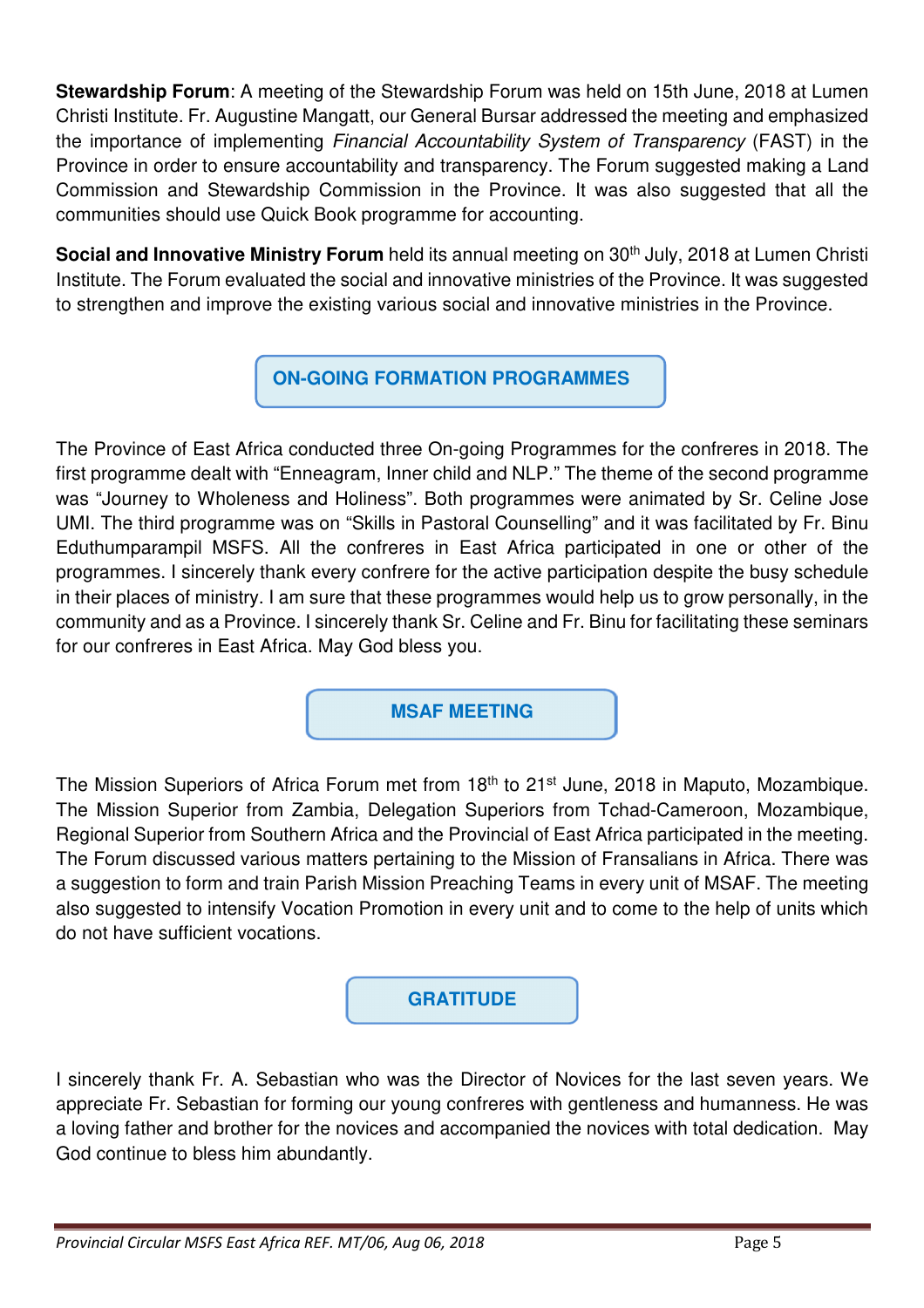### **HEARTY WELCOME**

It is with great joy that we welcome Fr. S. Prashanth from South West India Province. He is appointed as the Socius in MSFS Novitiate at Kibaha. We wish him a fruitful ministry in Tanzania.

**CONGRATULATIONS** 

**Delegation of Tchad-Camerron:** Tcahd-Cameroon Mission is elevated to the status of a Delegation. **Fr. Manoj Arackal,** who was the Mission Superior of Tchad-Cameroon Mission is now appointed as the Delegation Superior. We wish him God's blessings as he assumes his new responsibility.

**Fr. R. Sebastian Williams** has completed his MA in Education in first division. Hearty congratulations dear Fr. Williams!

**APPOINTMENTS AND TRANSFERS** 

**Fr. A. Sebastian** is designated to be appointed to the new mission at Ibihwa in the Archdiocese of Dodoma from November 2018. He is appointed temporarily to the Fransalian Community at Mwakata with effect from 15<sup>th</sup> of August 2018.

**Fr. Joseph Kayanja** is appointed as the superior of Fransalian Community at Kashishi and is designated to be appointed as the Parish Priest of St. Francis de Sales Church, Kashishi with effect from 24th of August 2018.

**Fr. Jobin Karottukampadathil** is appointed as the Vice Rector and Bursar of Fransalian Seminary, Ndagani with effect from 13th August 2018.

**Fr. Aristides Danda** is appointed to Kashishi Fransalian community and is designated to be appointed as the Assistant Parish Priest of St. Francis de Sales Parish, Kashishi with effect from 13<sup>th</sup> August 2018.

**Fr. Stephen Mutisya** is appointed to Iyolwa Fransalian Community. He is designated to be appointed as the Assistant Parish Priest of St. Francis de Sales Church, Iyolwa, with the effect from 4<sup>th</sup> September 2018.

**Fr. Anthonysamy Muthusamay** is appointed to Osia Fransalian community. He is designated to be appointed as the Assistant Parish Priest at St. Jude Catholic Church, Osia, Uganda with effect from 15<sup>th</sup> August 2018.

**Fr. Japhet Kirimi** is designated to be appointed as the Assistant Administrator of Lumen Christi Institute and Manager of Fransalian Hekima Secondary School with effect from 15th October 2018. He will also render his services to Maji ya Chai and Ngurdoto Parishes. He continues to be the Coordinator of Vocation Promotion.

**Fr. Thomas Njue** is appointed to Mwakata Fransalian Community as the Principal of SFS VTC Mwakata and Bursar of the community with effect from 1<sup>st</sup> October 2018.

**Fr. Shanthappa Prakash Prashath Raj** is appointed to MSFS Novitiate community at Kibaha as Assistant Director of Novices and Bursar of the Community with effect from 12<sup>th</sup> July 2018.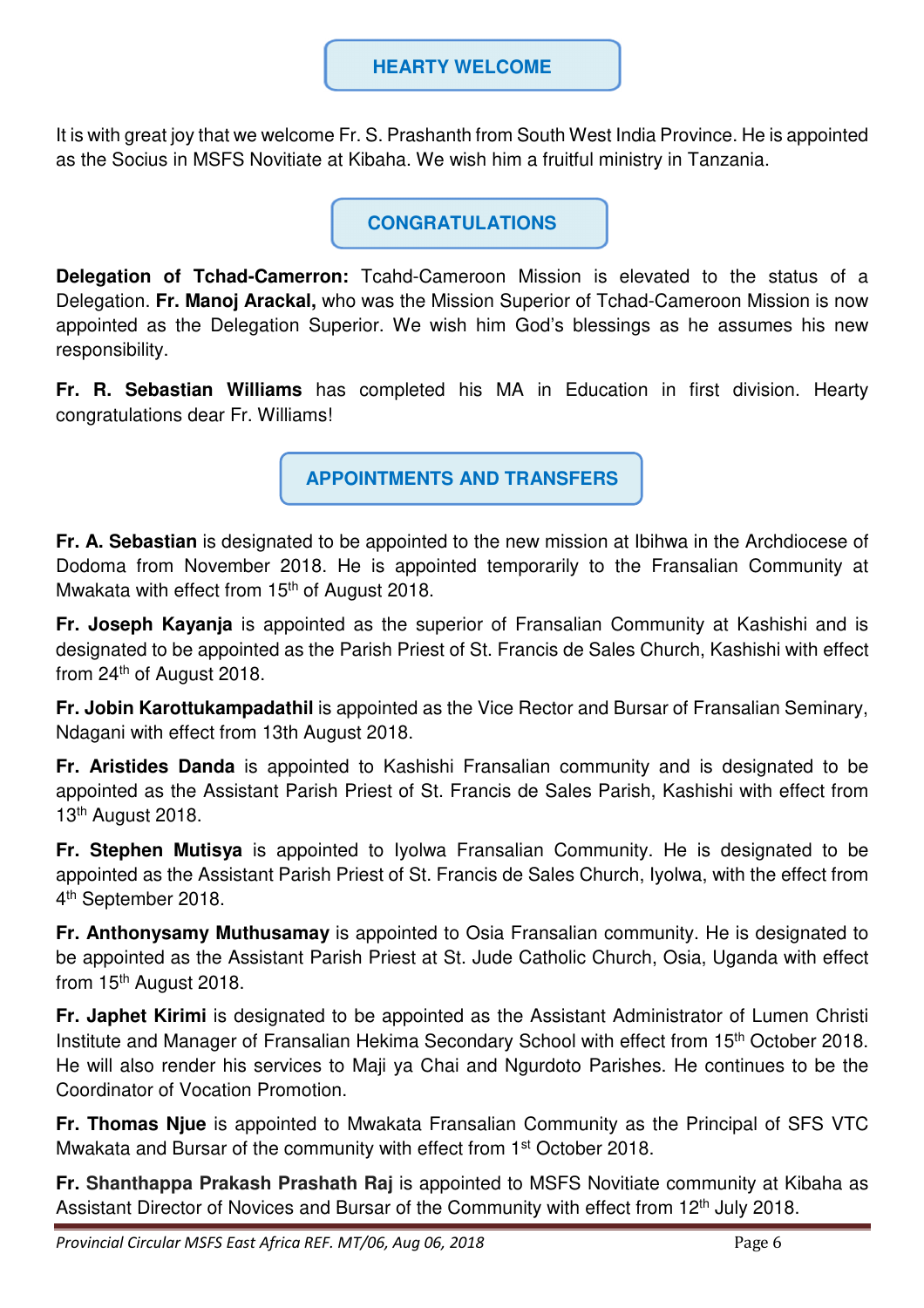**Fr. Simon Nabende** is appointed to Katani Fransalian community as the Assistant Manager and Bursar with effect from 4<sup>th</sup> September 2018.

**Fr. Francis Kyule** is appointed to Ipuli Fransalian Community as the Assistant Director with effect from 4th September 2018.

**Fr. Patrick Musyimi** is appointed to Mji Mpya Fransalian Community. He is designated to be appointed as the Assistant Parish Priest of Miji Mpya/Relini Parish with effect from 4<sup>th</sup> September 2018.

**Fr. Innocent Ngowi** is designated for studies (Masters in Family Apostolate) in Benin. He will leave for Benin on 1st October 2018.

**Fr. Jomat Kollapallil** is designated for studies in Philosophy at Catholic University of Leuven, Belgium. He will leave for Belgium on 11th September 2018.

### **Regency**

**Bro. Toussaint Ndeialdongar** is appointed for his regency at Lumen Christi Institute.

**LAND COMMISSION** 

The following confreres are appointed as members of Land Commission:

- Fr. Jose Eriyanickal (C)
- Fr. Thomas Njue
- Fr. Sunny Vettickal
- Fr. Joby Maruthomalayil

The Land Commission will look into all matters concerning land purchase/sale, taxes etc. in the Province.

**STEWARDSHIP COMMITTEE** 

The following confreres are appointed as members of Stewardship Committee:

- Fr. Jose Eriyanickal (C)
- Fr. Clement Sudhakar
- Fr. Lawrence Ssebowa
- Fr. Robert Soosai Raj

The Committee will be responsible for financial planning and internal auditing of accounts in all the communities.

**PCPS COMMITTEE**

The Provincial Commission for Professional Standards (PCPS) is an internal enquiry commission for the purpose of enquiring into any complaints allegations or offences committed by the confreres in the Province. The following confreres are appointed to the committee:

Fr. Johnson Kallidukil ( C ) Fr. Nelson Vijayakumar Fr. Japhet Kirimi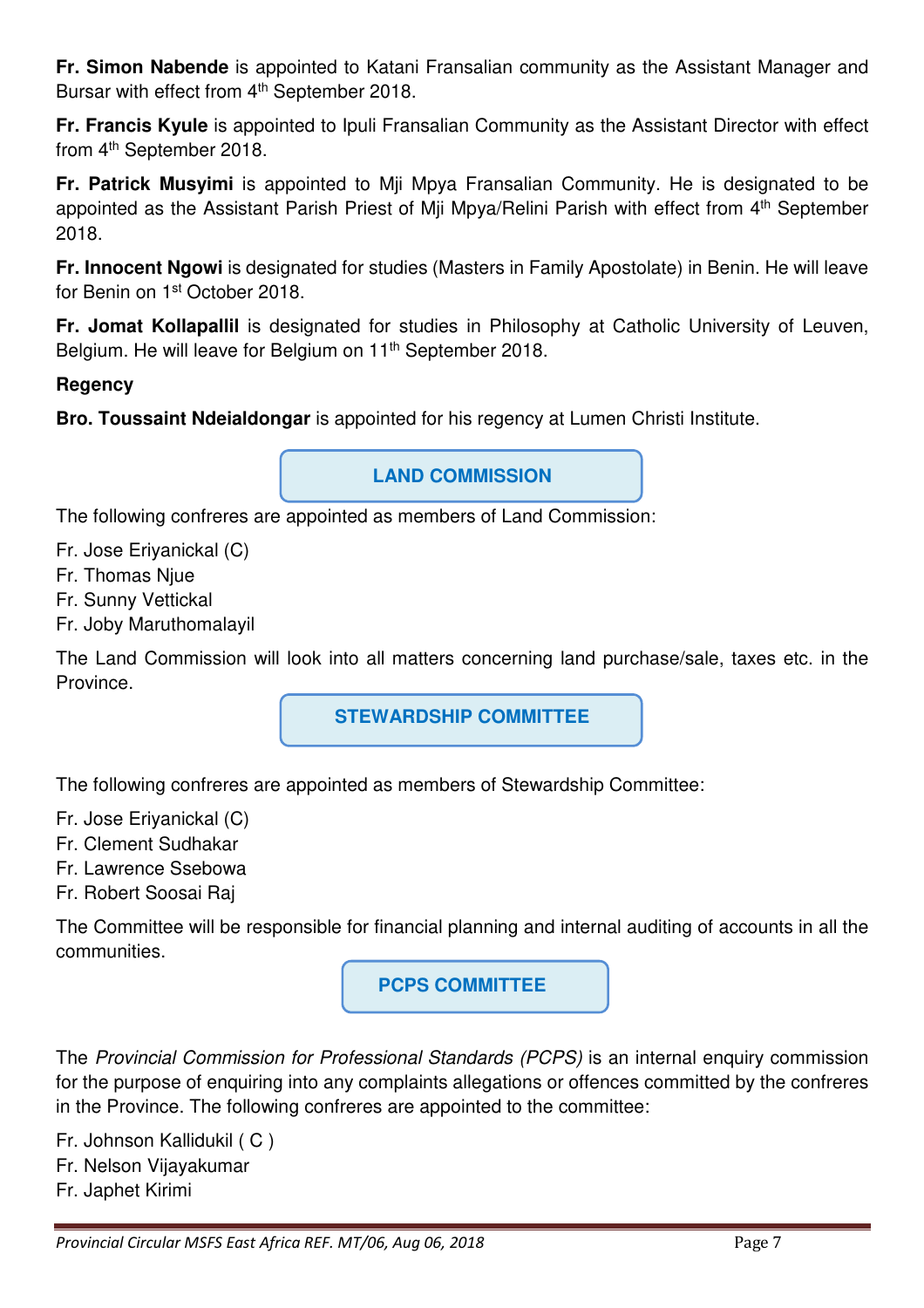#### **NEW ADDRESS**

Fr. Johnson Pathiyil MSFS Missionare von Franz von Sales Kapuzinerkloster Kapuzinerstrasse 3 I – 39028 Schalanders Italy

**Fr. Tomy Kattikanayil** has a new email address: kattikanayiltomy@gmail.com

**HOLIDAYS / VISITS / MINISTRY / SEMINAR**

| Fr. Stephen Nadakuzhackal: | July 10 <sup>th</sup> to November 20 <sup>th</sup>      |
|----------------------------|---------------------------------------------------------|
| Fr. Jacob Thekkekara:      | August 6 <sup>th</sup> to September 19 <sup>th</sup>    |
| Fr. Sebastian Palakudy:    | August 9th to September 3rd                             |
| Fr. R.V.P Prasad:          | August 9 <sup>th</sup> to August 31 <sup>st</sup>       |
| Fr. Sijo Pendanath:        | August 14 <sup>th</sup> to October 14 <sup>th</sup>     |
| Fr. Jonathan Muema:        | September 1 <sup>st</sup> to October 1 <sup>st</sup>    |
| Fr. Innocent Ngowi:        | September 3 <sup>rd</sup> to 30 <sup>th</sup>           |
| Fr. Regi Pendanath:        | September 14th to October 14th                          |
| Fr. Charles Ouma:          | September 14 <sup>th</sup> to November 10 <sup>th</sup> |

# **OBITUARY**

**Mr. Areman Paul** (53), beloved father of Bro. Moses Lobong passed away on 08.06.2018 **Mr.Ponsiano Kiwanuka** (81), uncle of Fr. Joseph Kayanja passed away on 17.06.2018. **Sr. John Mark**, the paternal aunt of Fr. Charles Ouma died in an accident 30.06.2018. May they rest in peace!